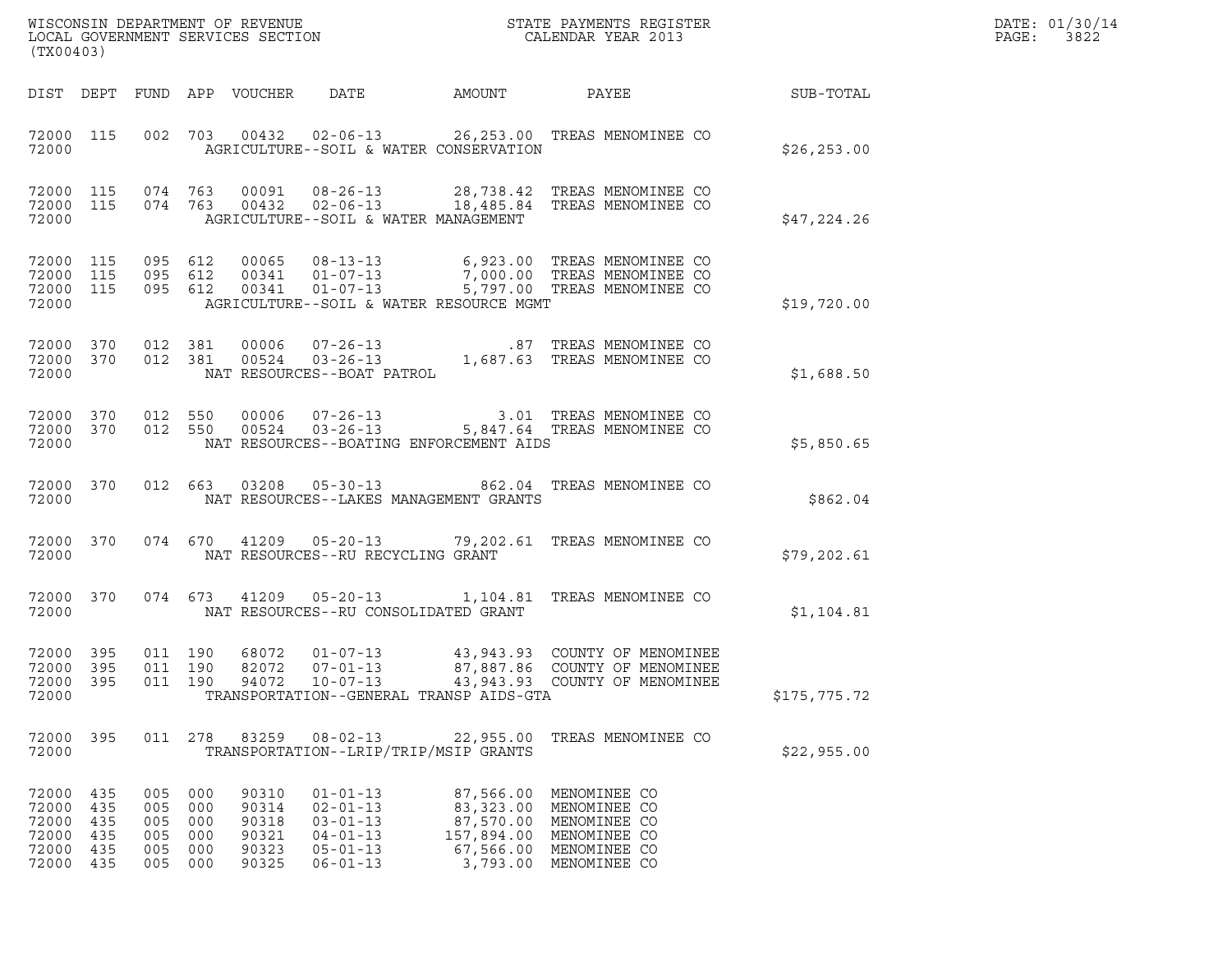| DATE: | 01/30/14 |
|-------|----------|
| PAGE: | 3823     |

| (TX00403)                                                                                                             |                                                                                  |                                                                                         |                                                                                         |                                                                                                                   |                                                                                                                                                                                                                                        |                                                                                                                                                                                                                                                                                                                 | $\tt WISCONSIM DEPARTMENT OF REVENUE$ $\tt WISCONSIM EN THE BAYMENTS REGISTERLOCAL GOVERNMENT SERVICES SECTION CALENDAR YEAR 2013$ |                | DATE: 01/30/14<br>PAGE:<br>3823 |
|-----------------------------------------------------------------------------------------------------------------------|----------------------------------------------------------------------------------|-----------------------------------------------------------------------------------------|-----------------------------------------------------------------------------------------|-------------------------------------------------------------------------------------------------------------------|----------------------------------------------------------------------------------------------------------------------------------------------------------------------------------------------------------------------------------------|-----------------------------------------------------------------------------------------------------------------------------------------------------------------------------------------------------------------------------------------------------------------------------------------------------------------|------------------------------------------------------------------------------------------------------------------------------------|----------------|---------------------------------|
| DIST DEPT                                                                                                             |                                                                                  |                                                                                         |                                                                                         | FUND APP VOUCHER                                                                                                  | DATE                                                                                                                                                                                                                                   | AMOUNT                                                                                                                                                                                                                                                                                                          | PAYEE                                                                                                                              | SUB-TOTAL      |                                 |
| 72000 435<br>72000                                                                                                    |                                                                                  | 005                                                                                     | 000                                                                                     | 90400                                                                                                             | $07 - 01 - 13$<br>HEALTH SERVICES--STATE/FED AIDS                                                                                                                                                                                      |                                                                                                                                                                                                                                                                                                                 | 684,771.00 MENOMINEE CO                                                                                                            | \$1,172,483.00 |                                 |
| 72000<br>72000<br>72000<br>72000<br>72000<br>72000<br>72000<br>72000<br>72000<br>72000<br>72000<br>72000<br>72000 437 | 437<br>437<br>437<br>437<br>437<br>437<br>437<br>437<br>437<br>437<br>437<br>437 | 005<br>005<br>005<br>005<br>005<br>005<br>005<br>005<br>005<br>005<br>005<br>005<br>005 | 000<br>000<br>000<br>000<br>000<br>000<br>000<br>000<br>000<br>000<br>000<br>000<br>000 | 00000<br>00000<br>00000<br>00000<br>00000<br>00000<br>00000<br>00000<br>00000<br>00000<br>00000<br>00000<br>00000 | $04 - 22 - 13$<br>$05 - 30 - 13$<br>$06 - 25 - 13$<br>$06 - 31 - 13$<br>$06 - 30 - 13$<br>$08 - 29 - 13$<br>$08 - 30 - 13$<br>$09 - 30 - 13$<br>$09 - 28 - 13$<br>$11 - 30 - 13$<br>$11 - 30 - 13$<br>$12 - 30 - 13$<br>$12 - 25 - 13$ | 250,629.36 MENOMINEE<br>56, 501.66 MENOMINEE<br>9.45 MENOMINEE<br>9.45 MENOMINEE<br>25, 509.41 MENOMINEE<br>3, 057.14 MENOMINEE<br>3, 058.44 MENOMINEE<br>3, 058.44 MENOMINEE<br>3.45 MENOMINEE<br>3.45 MENOMINEE<br>222, 901.15 MENOMINEE<br>20, 866.85 MENOMINEE<br>4.95 MENOMINEE<br>70.22, 401.07 MENOMINEE |                                                                                                                                    |                |                                 |
| 72000                                                                                                                 |                                                                                  |                                                                                         |                                                                                         |                                                                                                                   |                                                                                                                                                                                                                                        | CHILDREN & FAMILIES--STATE/FEDERAL AIDS                                                                                                                                                                                                                                                                         |                                                                                                                                    | \$706,135.84   |                                 |
| 72000<br>72000                                                                                                        | 455                                                                              | 002                                                                                     |                                                                                         |                                                                                                                   | 226 01794 01-08-13<br>JUSTICE--LAW ENFORCEMENT SERVICES                                                                                                                                                                                |                                                                                                                                                                                                                                                                                                                 | 28,990.00 TREAS MENOMINEE CO                                                                                                       | \$28,990.00    |                                 |
| 72000<br>72000                                                                                                        | 455                                                                              |                                                                                         | 002 231                                                                                 |                                                                                                                   | $00404$ $02 - 11 - 13$<br>JUSTICE--LAW ENFORCEMENT TRAINING                                                                                                                                                                            |                                                                                                                                                                                                                                                                                                                 | 640.00 TREAS MENOMINEE CNTY                                                                                                        | \$640.00       |                                 |
| 72000<br>72000                                                                                                        | 455                                                                              |                                                                                         |                                                                                         |                                                                                                                   | 002 251 00304 11-20-13<br>JUSTICE--TRUANCY PROGRAM-GRANT FUNDS                                                                                                                                                                         |                                                                                                                                                                                                                                                                                                                 | 4,510.09 TREAS MENOMINEE CO                                                                                                        | \$4,510.09     |                                 |
| 72000 455<br>72000                                                                                                    |                                                                                  |                                                                                         | 002 263                                                                                 |                                                                                                                   | 01817   01-08-13<br>JUSTICE--TRIBAL LAW ENFORCEMENT                                                                                                                                                                                    |                                                                                                                                                                                                                                                                                                                 | 68,724.00 TREAS MENOMINEE CO                                                                                                       | \$68,724.00    |                                 |
| 72000<br>72000<br>72000                                                                                               | 465<br>465                                                                       | 002 308<br>002 308                                                                      |                                                                                         | 00863<br>01072                                                                                                    | $12 - 03 - 13$<br>$04 - 26 - 13$                                                                                                                                                                                                       | MILITARY AFFAIRS-EMER MGMT-RESPONSE EQMT                                                                                                                                                                                                                                                                        | 1,791.00 TREAS MENOMINEE CO<br>1,655.00 TREAS MENOMINEE CO                                                                         | \$3,446.00     |                                 |
| 72000                                                                                                                 | 72000 465                                                                        |                                                                                         |                                                                                         |                                                                                                                   |                                                                                                                                                                                                                                        | MILITARY AFFAIRS-EMERGENCY MGMT PLANNING                                                                                                                                                                                                                                                                        | 002 337 00689 06-28-13 1,803.00 TREAS MENOMINEE CO                                                                                 | \$1,803.00     |                                 |
| 72000 465<br>72000                                                                                                    | 72000 465                                                                        |                                                                                         |                                                                                         |                                                                                                                   |                                                                                                                                                                                                                                        | MILITARY AFFAIRS-EMERGENCY MGMT-FED FUND                                                                                                                                                                                                                                                                        | 002 342 00376 01-30-13 9,510.52 TREAS MENOMINEE CO<br>002 342 00760 08-14-13 9,382.57 TREAS MENOMINEE CO                           | \$18,893.09    |                                 |
| 72000                                                                                                                 | 72000 465                                                                        |                                                                                         |                                                                                         |                                                                                                                   |                                                                                                                                                                                                                                        | MILITARY AFFAIRS-EMER MGMT-PLANNING AID                                                                                                                                                                                                                                                                         | 072 364 00420 01-31-13 1,803.00 TREAS MENOMINEE CO                                                                                 | \$1,803.00     |                                 |
|                                                                                                                       |                                                                                  | 72000 485 082 280                                                                       |                                                                                         | 02493                                                                                                             |                                                                                                                                                                                                                                        |                                                                                                                                                                                                                                                                                                                 | 01-02-13 2,678.77 TREAS MENOMINEE CO                                                                                               |                |                                 |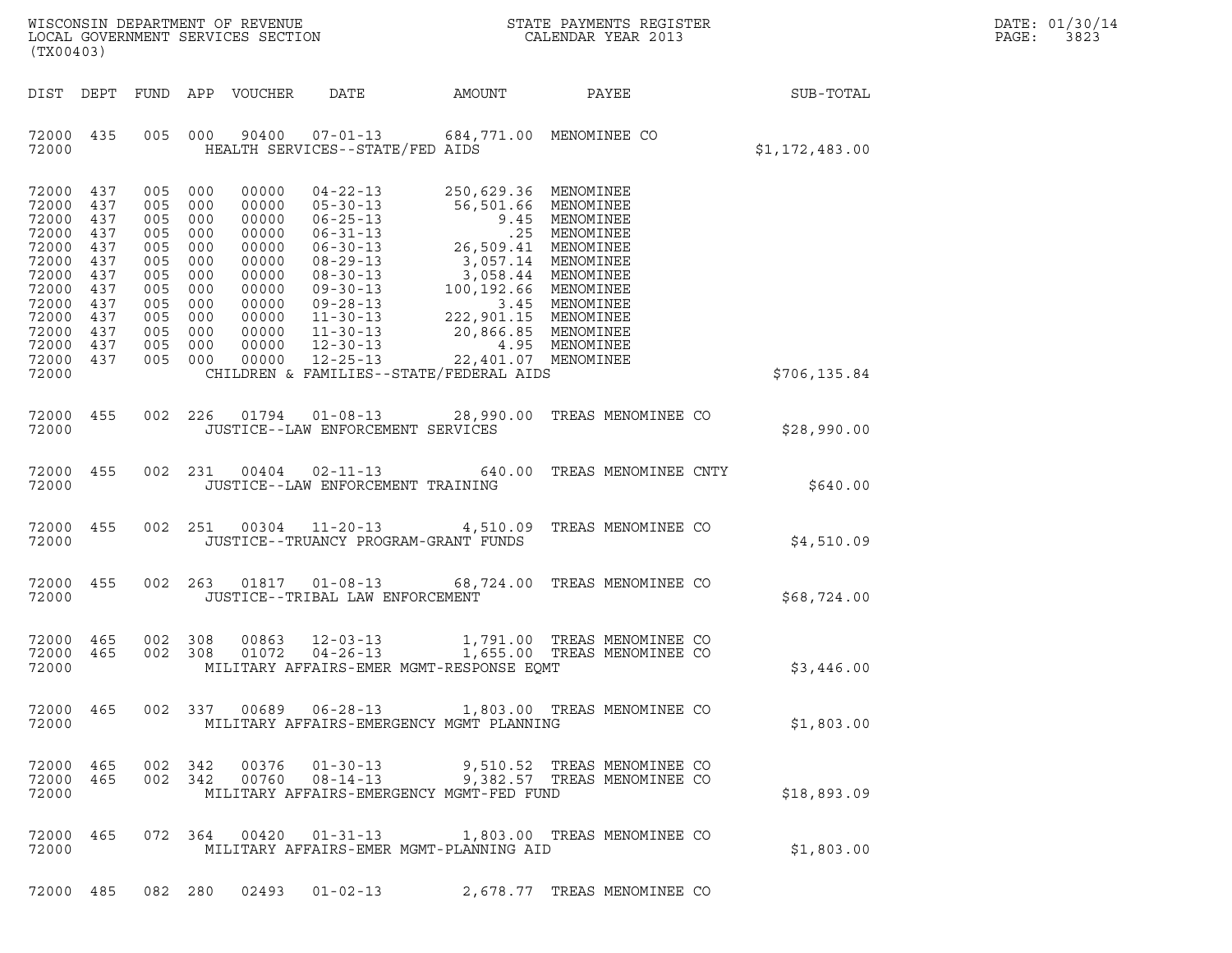| WISCONSIN DEPARTMENT OF REVENUE<br>LOCAL GOVERNMENT SERVICES SECTION<br>(TX00403)                                                                                                                                                                                                            |                                                                                                                            |                                                                                                                            |                                                                                                                                                                |                                                                                                                                                                                                                                                                                                                                  |                                                                                                                                                                                     | STATE PAYMENTS REGISTER<br>CALENDAR YEAR 2013                                                                                                                                                                                                                                                                                                                                                            |               | DATE: 01/30/14<br>PAGE:<br>3824 |
|----------------------------------------------------------------------------------------------------------------------------------------------------------------------------------------------------------------------------------------------------------------------------------------------|----------------------------------------------------------------------------------------------------------------------------|----------------------------------------------------------------------------------------------------------------------------|----------------------------------------------------------------------------------------------------------------------------------------------------------------|----------------------------------------------------------------------------------------------------------------------------------------------------------------------------------------------------------------------------------------------------------------------------------------------------------------------------------|-------------------------------------------------------------------------------------------------------------------------------------------------------------------------------------|----------------------------------------------------------------------------------------------------------------------------------------------------------------------------------------------------------------------------------------------------------------------------------------------------------------------------------------------------------------------------------------------------------|---------------|---------------------------------|
| DIST DEPT                                                                                                                                                                                                                                                                                    | FUND APP                                                                                                                   |                                                                                                                            | VOUCHER                                                                                                                                                        | DATE                                                                                                                                                                                                                                                                                                                             | AMOUNT                                                                                                                                                                              | PAYEE                                                                                                                                                                                                                                                                                                                                                                                                    | SUB-TOTAL     |                                 |
| 72000                                                                                                                                                                                                                                                                                        |                                                                                                                            |                                                                                                                            |                                                                                                                                                                | VETERANS AFFAIRS--GRANTS                                                                                                                                                                                                                                                                                                         |                                                                                                                                                                                     |                                                                                                                                                                                                                                                                                                                                                                                                          | \$2,678.77    |                                 |
| 505<br>72000<br>72000                                                                                                                                                                                                                                                                        | 002                                                                                                                        | 116                                                                                                                        | 01316                                                                                                                                                          | $09 - 06 - 13$<br>DOA--LAND INFORMATION BOARD GRANTS                                                                                                                                                                                                                                                                             |                                                                                                                                                                                     | 46,532.00 TREAS MENOMINEE CO                                                                                                                                                                                                                                                                                                                                                                             | \$46,532.00   |                                 |
| 72000<br>505<br>72000                                                                                                                                                                                                                                                                        |                                                                                                                            | 002 144                                                                                                                    | 10377                                                                                                                                                          | $05 - 22 - 13$<br>DOA--MANAGEMENT ASSISTANCE TO COUNTIES                                                                                                                                                                                                                                                                         |                                                                                                                                                                                     | 563,200.00 TREAS MENOMINEE CO                                                                                                                                                                                                                                                                                                                                                                            | \$563, 200.00 |                                 |
| 72000<br>505<br>72000<br>505<br>72000<br>505<br>72000<br>505<br>72000<br>505<br>72000<br>505<br>72000<br>505<br>72000<br>505<br>72000<br>505<br>72000<br>505<br>72000<br>505<br>72000<br>505<br>72000<br>505<br>72000<br>505<br>72000<br>505<br>72000<br>505<br>72000                        | 002<br>002<br>002<br>002<br>002<br>002<br>002<br>002<br>002<br>002<br>002<br>002<br>002<br>002<br>002<br>002               | 155<br>155<br>155<br>155<br>155<br>155<br>155<br>155<br>155<br>155<br>155<br>155<br>155<br>155<br>155<br>155               | 60059<br>60059<br>60084<br>60116<br>60184<br>60240<br>60326<br>60326<br>60442<br>60442<br>60501<br>60501<br>60570<br>60570<br>60646<br>60646                   | $04 - 24 - 13$<br>$04 - 24 - 13$<br>DOA-HOUSING ASSISTANCE-FEDERAL FUNDS                                                                                                                                                                                                                                                         | 1,023.93                                                                                                                                                                            | 138.37 TREAS MENOMINEE CO<br>TREAS MENOMINEE CO                                                                                                                                                                                                                                                                                                                                                          | \$12,399.36   |                                 |
| 72000<br>505<br>505<br>72000<br>72000                                                                                                                                                                                                                                                        |                                                                                                                            | 002 643<br>002 643                                                                                                         | 12154<br>12154                                                                                                                                                 | $07 - 16 - 13$<br>$07 - 16 - 13$<br>DOA--JUSTICE ASSISTANCE FEDERAL FUNDS                                                                                                                                                                                                                                                        | 9,021.00<br>851.00                                                                                                                                                                  | TREAS MENOMINEE CO<br>TREAS MENOMINEE CO                                                                                                                                                                                                                                                                                                                                                                 | \$9,872.00    |                                 |
| 72000<br>505<br>72000<br>505<br>72000<br>505<br>72000<br>505<br>72000<br>505<br>72000<br>505<br>72000<br>505<br>72000<br>505<br>72000<br>505<br>72000<br>505<br>72000<br>505<br>72000<br>505<br>72000<br>505<br>72000<br>505<br>72000<br>505<br>72000<br>505<br>72000<br>505<br>72000<br>505 | 035<br>035<br>035<br>035<br>035<br>035<br>035<br>035<br>035<br>035<br>035<br>035<br>035<br>035<br>035<br>035<br>035<br>035 | 371<br>371<br>371<br>371<br>371<br>371<br>371<br>371<br>371<br>371<br>371<br>371<br>371<br>371<br>371<br>371<br>371<br>371 | 03572<br>60059<br>60059<br>60059<br>60084<br>60084<br>60084<br>60116<br>60116<br>60116<br>60184<br>60184<br>60184<br>60240<br>60240<br>60326<br>60326<br>60326 | $11 - 22 - 13$<br>$08 - 07 - 13$<br>$08 - 07 - 13$<br>$08 - 07 - 13$<br>$08 - 26 - 13$<br>$08 - 26 - 13$<br>$08 - 26 - 13$<br>$09 - 09 - 13$<br>$09 - 09 - 13$<br>$09 - 09 - 13$<br>$10 - 09 - 13$<br>$10 - 09 - 13$<br>$10 - 09 - 13$<br>$11 - 07 - 13$<br>$11 - 07 - 13$<br>$12 - 10 - 13$<br>$12 - 10 - 13$<br>$12 - 10 - 13$ | 6,000.00<br>287.15<br>49.94<br>511.88<br>220.56<br>393.17<br>1,438.44<br>699.96<br>128.70<br>386.41<br>447.23<br>520.26<br>307.10<br>917.32<br>346.35<br>331.25<br>358.86<br>276.04 | TREAS MENOMINEE CO<br>TREAS MENOMINEE CO<br>TREAS MENOMINEE CO<br>TREAS MENOMINEE CO<br>TREAS MENOMINEE CO<br>TREAS MENOMINEE CO<br>TREAS MENOMINEE CO<br>TREAS MENOMINEE CO<br>TREAS MENOMINEE CO<br>TREAS MENOMINEE CO<br>TREAS MENOMINEE CO<br>TREAS MENOMINEE CO<br>TREAS MENOMINEE CO<br>TREAS MENOMINEE CO<br>TREAS MENOMINEE CO<br>TREAS MENOMINEE CO<br>TREAS MENOMINEE CO<br>TREAS MENOMINEE CO |               |                                 |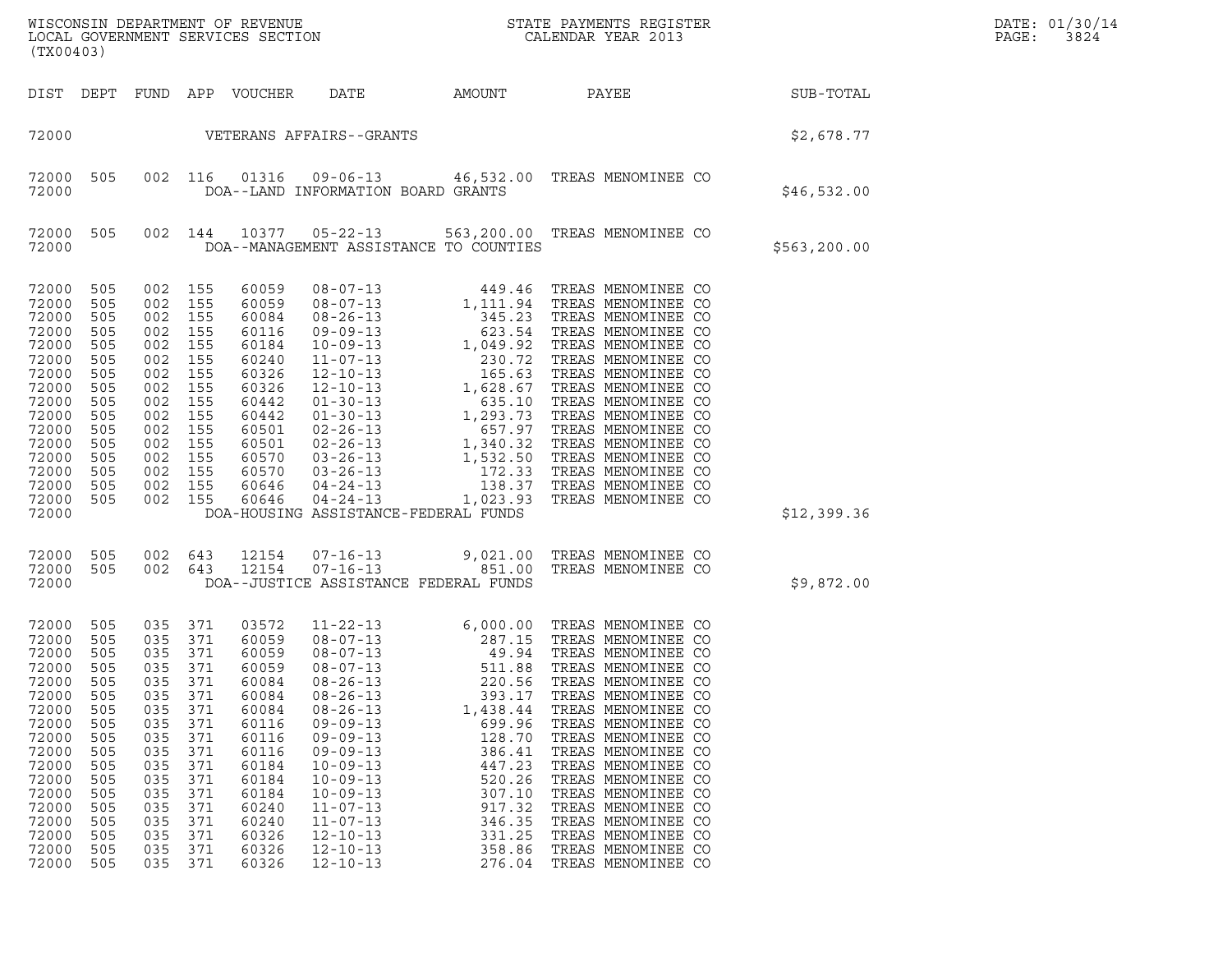| (TX00403)                                                                     |                                                      |                                                      |                                                      |                                                                      |                                                                                                                                                                           |                                                                           |                                                                                                                                                                              |                |
|-------------------------------------------------------------------------------|------------------------------------------------------|------------------------------------------------------|------------------------------------------------------|----------------------------------------------------------------------|---------------------------------------------------------------------------------------------------------------------------------------------------------------------------|---------------------------------------------------------------------------|------------------------------------------------------------------------------------------------------------------------------------------------------------------------------|----------------|
| DIST                                                                          | <b>DEPT</b>                                          | <b>FUND</b>                                          | APP                                                  | <b>VOUCHER</b>                                                       | DATE                                                                                                                                                                      | AMOUNT                                                                    | PAYEE                                                                                                                                                                        | SUB-TOTAL      |
| 72000<br>72000<br>72000<br>72000<br>72000<br>72000<br>72000<br>72000<br>72000 | 505<br>505<br>505<br>505<br>505<br>505<br>505<br>505 | 035<br>035<br>035<br>035<br>035<br>035<br>035<br>035 | 371<br>371<br>371<br>371<br>371<br>371<br>371<br>371 | 60442<br>60442<br>60501<br>60501<br>60570<br>60570<br>60646<br>60646 | $01 - 30 - 13$<br>$01 - 30 - 13$<br>$02 - 26 - 13$<br>$02 - 26 - 13$<br>$03 - 26 - 13$<br>$03 - 26 - 13$<br>$04 - 24 - 13$<br>$04 - 24 - 13$<br>DOA--PUBLIC BENEFITS FUND | 329.31<br>94.09<br>341.17<br>97.48<br>86.16<br>55.39<br>152.21<br>69.18   | TREAS MENOMINEE CO<br>TREAS MENOMINEE CO<br>TREAS MENOMINEE CO<br>TREAS MENOMINEE CO<br>TREAS MENOMINEE CO<br>TREAS MENOMINEE CO<br>TREAS MENOMINEE CO<br>TREAS MENOMINEE CO | \$14,845.61    |
| 72000<br>72000<br>72000                                                       | 835<br>835                                           | 002<br>002                                           | 105<br>105                                           | 44813<br>81917                                                       | 07-22-13<br>$11 - 18 - 13$<br>REVENUE--STATE SHARED REVENUES                                                                                                              | 371,287.37                                                                | 65,515.23 TREAS MENOMINEE CO<br>TREAS MENOMINEE CO                                                                                                                           | \$436,802.60   |
| 72000<br>72000                                                                | 835                                                  | 002                                                  | 109                                                  | 01072                                                                | $07 - 22 - 13$<br>REVENUE--EXEMPT COMPUTER AID                                                                                                                            | 86.00                                                                     | TREAS MENOMINEE CO                                                                                                                                                           | \$86.00        |
| 72000<br>72000<br>72000                                                       | 835<br>835                                           | 002<br>002                                           | 302<br>302                                           | 10144<br>11143                                                       | 07-22-13<br>$07 - 22 - 13$                                                                                                                                                | 451,669.98 TREAS MENOMINEE CO<br>REVENUE-FIRST DOLLAR/SCHOOL LEVY CREDITS | 97,341.90 TREAS MENOMINEE CO                                                                                                                                                 | \$549,011.88   |
| 72000<br>72000                                                                | 835                                                  | 021                                                  | 363                                                  | 37281                                                                | $03 - 25 - 13$<br>REVENUE--LOTTERY CREDIT -                                                                                                                               | 23,012.01                                                                 | TREAS MENOMINEE CO                                                                                                                                                           | \$23,012.01    |
| 72000                                                                         |                                                      |                                                      |                                                      |                                                                      | DISTRICT TOTAL APPROPRIATIONS                                                                                                                                             |                                                                           |                                                                                                                                                                              | \$4,046,504.84 |